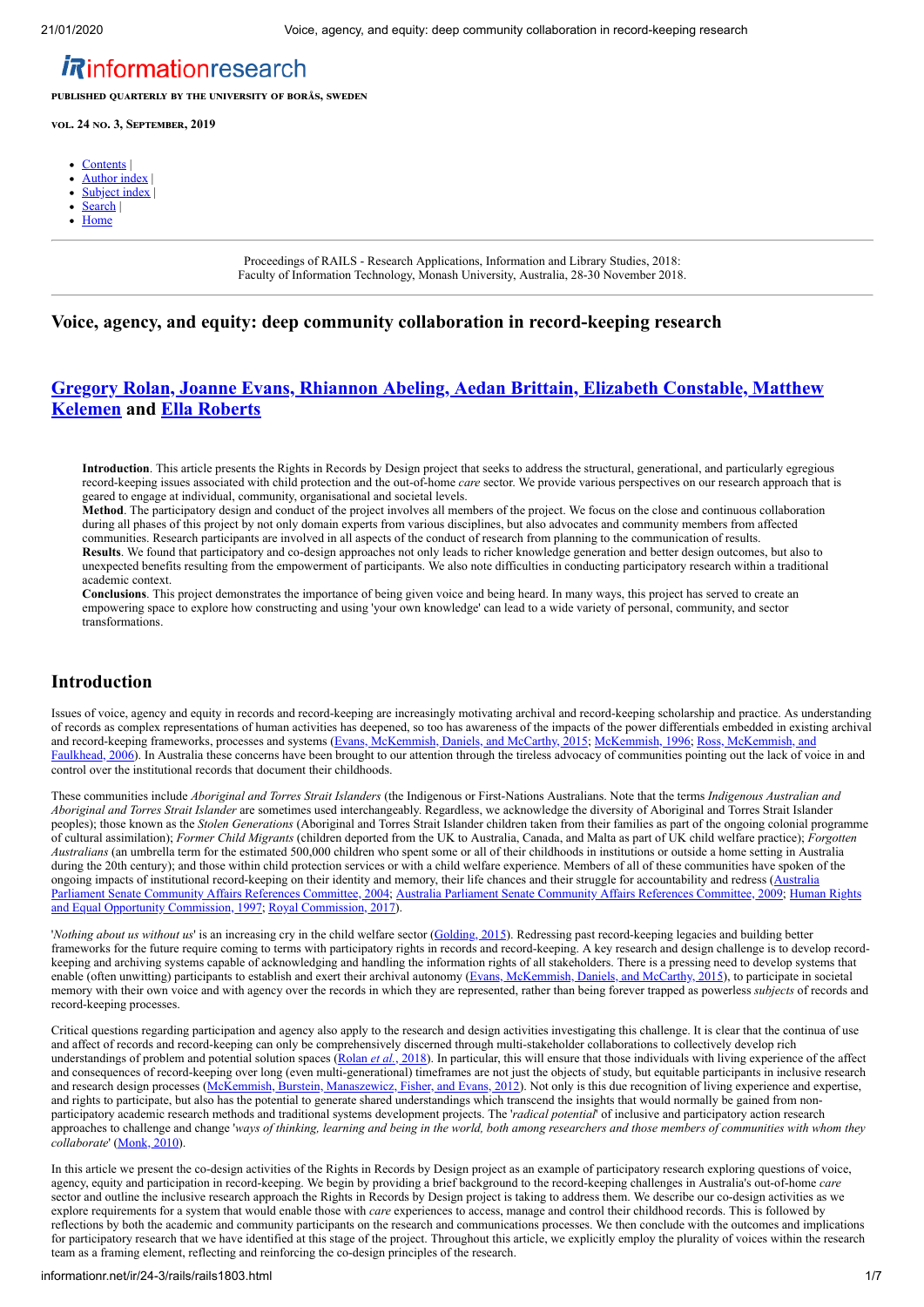### **Record-keeping research and the** *care* **system**

Out-of-home *care* (OOHC) is the contemporary term used in Australia to describe the temporary, medium-term, or long-term living arrangements for children and young people unable to live in their parental home for a variety of reasons relating to child wellbeing or safety. Through several waves of reform, there has been a transition from children growing up under quite frightening and brutal conditions in children's homes, orphanages and other residential institutions, to being predominantly being placed into family-based *care* ( e.g. foster or kinship *care*). There are some supervised group housing arrangements, known colloquially as *resi* (short for residential) units, which can too often increase safety risks for children and young people ([Commission for Children and Young People, 2015\)](#page-5-12). As explained by Wilson and Golding ([2016\)](#page-6-0), the capitalized form of the word, Care, is often used to denote the ironic connotations of uncaring treatment in a fragmented, fractured and under resourced system, without the typographically heavy-handedness of continually enclosing the word in quotation marks. In this article we will use the italicised version, *care*, for this purpose.

In the first decades of the 21st century, Australia's 'child welfare' systems morphed into 'child protection systems'. It remains a system open in 2015 to the same criticisms made in 1900 and in 1950, namely that it is poorly coordinated, inadequately resourced and often unable to protect children from significant physical, emotional or sexual abuse. ([Bessant and Watts, 2017](#page-5-13))

Statistics from 30th of June 2018 indicate that nationally there are about 45,800 children and young people in the out-of-home *care* system, with almost 95% in family-based *care*, and over two thirds have been in *care* for longer than two years [\(Australian Institute of Health and Welfare, 2019\)](#page-5-14). Despite a range of sector reforms and policy emphasis on helping families rather than removing children, the statistics show increasing rates of removal, longer periods of time in the *care* system and continued over-representation of Aboriginal and Torres Strait Islander children.

Our concern is with the role of record-keeping in the *care* system. Many years of advocacy by the *care*-leaver (those with a *care* experience, but no longer in *care*) community have highlighted the difficulties faced in finding and accessing records in their search for identity and memory, (re)connecting with family, holding the child-welfare system accountable, and seeking redress for abuse and neglect ([O'Neill, Selakovic, andTropea, 2012](#page-5-15)). The 2015-17 Australian Royal Commission into Institutional Responses to Child Sexual Abuse (RCIRCSA) is the latest in a long line of inquires ([Swain, 2014\)](#page-6-1) to identify '*systemic and enduring*' record-keeping problems:

For those who grew up away from their families, the absence of the records of childhood that many people take for granted – for example, birth certificates, photographs, art works, school reports and medical histories – can have profound consequences. Some survivors were unable to obtain passports, while others had to apply for Australian citizenship as adults, despite the fact that they were born and raised in Australia. Without the childhood records and mementos that those who grow up with their families typically retain, survivors may feel lost, isolated and incomplete and that their childhoods were meaningless or insignificant. [\(Royal Commission, 2017, Vol 8, p. 10](#page-5-7))

While experiences of *care* are varied, many negative outcomes during or following *care* pertain to the deleterious effects of non-existent, poor, inaccurate, or malicious record-keeping, compounded by records access frameworks that reinforce a lack of power and agency by *care*-leavers. To find their records, *care*-leavers are required to negotiate an array of bewildering bureaucratic processes, and suffer from the complexity and inconsistent application of law and policy; the costs of access (for example, application fees and processing charges); and especially rigid thresholds for verifying identity, particularly pernicious given that one reason for requesting records in the first place may be to establish identity ([Royal Commission, 2017, Vol 8, p. 88](#page-5-7)). The Royal Commission noted that despite reforms as a a result of recommendations from prior inquiries many '*were still experiencing considerable difficulty and distress in accessing records*' ([Vol 8, p. 39\)](#page-5-7).

These experiences are symptomatic of the power imbalances embedded in existing record-keeping frameworks, processes and systems. These have been constructed primarily to support the business and administrative needs of the government agencies and other organisations in the *care* sector. Case records are written about clients by workers and are owned and controlled by the organisations for which they work. Children and young people are the mere subject of the records, and have little or no rights or agency in record-keeping processes. The consequence is ongoing inability to meet the identity, memory and accountability needs of those with childhood *care* experiences. A shift to a participatory record-keeping paradigm is needed to acknowledge the rights of those with *care* experiences in the records and record-keeping that documents their childhoods ([Evans, McKemmish, and Rolan, 2017;](#page-5-16) [Gilliland and McKemmish, 2014;](#page-5-17) [Rolan, 2017](#page-5-18)). It requires sociotechnological transformation of existing record-keeping infrastructure, designed for a different age, different values, and a different technological paradigm, and which has put the rights of organisations and institutions ahead of those of children, young people and their adult selves.

Whilst much of the research into the *care* system has not concerned record-keeping directly, research is frequently undertaken using the very records that are often denied to those documented within them ([Wilson and Golding, 2016](#page-6-0)). Its conduct, from a social services perspective of investigating policy, practice and/or outcomes, can often seem to serve research interests without meaningfully addressing the concerns of those studied ([Wilson, Mendes, and Golding, 2018](#page-6-2)). It tends to reflect the power imbalances in traditional research approaches, where researchers extract knowledge from *participants* who then have no control over how it is contextualised, communicated, or applied. Control over information is often signed away at the moment of giving consent to participation in research activities. However, the anonymity that is ostensibly for the protection of participants, also denies their voice and agency. The researcher becomes the cited expert through the relaying of the words and experiences of the anonymous participants.

Both *care* system record-keeping itself and record-keeping research in the sector are therefore bound up in structures of institutional power and social inequality that, historically play out for individuals caught up in the *care* system with detrimental effects. Both of these aspects need to be tackled '*to transform the way that archival and record-keeping systems connect and communicate and are threaded into the community, organisational and social fabrics*' (Evans *et al.*[, 2015, p. 358\)](#page-5-1).

## **Participatory research and co-design**

Participatory research is an umbrella term for a school of approaches sharing a core philosophy of inclusivity. It recognises the right of those who are intended to be the beneficiaries, users, and stakeholders of research to participate in all research processes, from conception to design to the doing and to dissemination. It also recognises the value and benefits of such an approach in generating knowledge and understanding and affecting change, summed up in the following quote from two of its leading advocates:

Participation in inquiry means that we stop working with people as 'subjects' (which, in actuality means to hold them as objects of our gaze) … Instead we build relationship as co-researchers. Researching with people means that they are engaged as full persons, and the exploration is based directly on their understanding of their own action and experience, rather than filtered through an outsider's perspective. Participation is also political, asserting people's right and ability to have a say in the decisions which affect them and claim to generate knowledge about them. And, in addition to producing knowledge and action directly useful to a group of people, it can also empower them at a second and deeper level to see that they are capable of constructing and using their own knowledge. ([Reason and Bradbury, 2001, p. 9\)](#page-5-19)

This is a fundamental contrast to research approaches which feature transient engagement with, and extraction of knowledge from, subjects of research, even when couched in terms of consultation, collaboration, or participation ([Evans, 2018](#page-5-20)). Often experienced by Indigenous communities, such *helicopter* research benefits the researcher and research organisations without necessarily leading to meaningful improvements for participants ([Braun, Browne, Ka'opua, Kim, and Mokuau, 2014\)](#page-5-21). An extractive research paradigm is one manifestation of token forms of *participation* [\(Arnstein, 1969\)](#page-5-22) that can negatively impact participants. Such research can squander limited resources, particularly if the participants are the subject of repeated investigation. Expectations that are raised and not met can exacerbate perceptions of alienation and disillusionment. Even more injurious is where information extracted from participants is exploited, or worse, used against participants' best interests. Finally, involvement in the research itself can cause conflict within communities or expose participants to danger from outside sources (Chambers 2006).

As described above, extractive research is common for those with *care* experiences and is all the more egregious because of the power imbalance relating to records ([Wilson](#page-6-2) *et al.*, 2018). In the light of this, it is incumbent upon researchers to recognise their position of real power and consider how to engage in a sensitive manner. [Such engagement is not easy and it may indeed be sometimes simpler to avoid uncomfortable interactions in sensitive research domains \(for example, see MacNeil,](#page-5-24) Duff, Dotiwalla, and Zuchniak, 2018). However, we argue that the ethical and intellectual demands of research make it obligatory to tackle the cultural shifts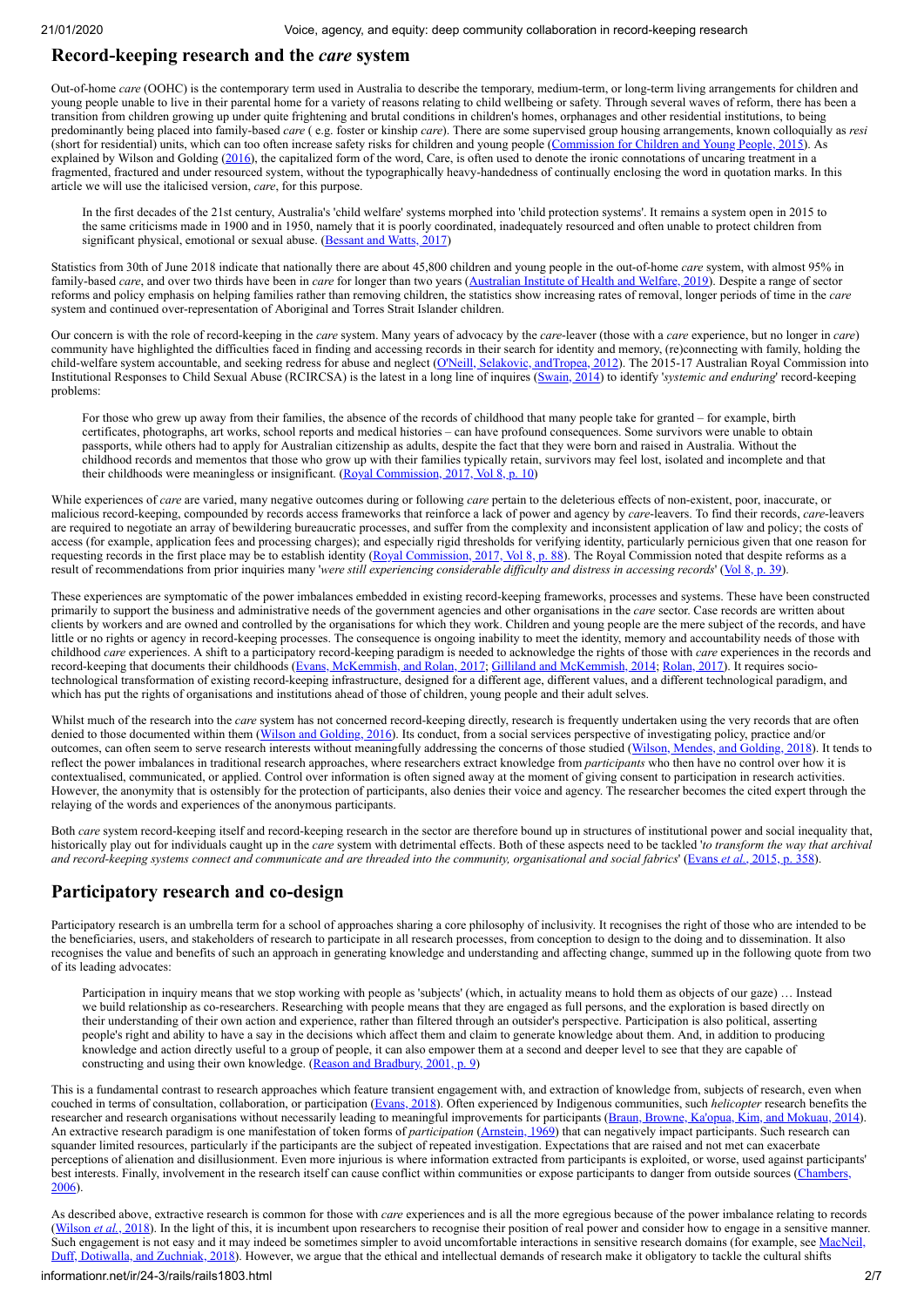necessary within the academic community to give voice to those experiencing marginalisation through the use of a participatory approach to investigate requirements for participatory record-keeping.

We are therefore interested in moving beyond documenting concerns towards finding solutions to record-keeping problems through applying pragmatic research methodologies such as design science ([Gregor and Hevner, 2013](#page-5-25)) in a participatory manner [\(Evans, 2017\)](#page-5-26). This involves the use of co-design methods to bring those with *care* experiences into the design space and surface issues, rights, stakeholders, and, most importantly, values that may be otherwise hidden from a here-andnow, transactional viewpoint.

Co-design, while currently an over-used buzz word for any consultation process, is a way by which a range of living and professional expertise can be harnessed to address complex social challenges. Like participatory research it seeks to involve those impacted by systems and services in re-design efforts, engaging with their deep experience of the systems and services and their insight and creativity into what may make them better. As with participation more generally, co-design is not just another word for consultation, requirements gathering, or usability testing, in user experience design. Co-design is a deeply collaborative process comprising reflective, iterative phases that bring together a range of experiences and expertises and move from creatively exploring, defining, and redefining the problem through to identifying, prototyping and implementing potential solutions. As with participatory research, it is about the right to have voice and agency in design processes, and for recognition of expertise in an individual's own living experience.

Some key features of co-design are that it uses creative methods to create an equal relationship between a range of stakeholders; it respects the experiences and views of everyone connected to the issue; and it captures these experiences, then shares, analyses, debates and uses them as a foundation for inspiring new ideas and responses to challenges. ([Szebeko and Tan, 2010\)](#page-6-3). Co-design results in building capacity and coalitions among communities, creating a strong sense of ownership of the many ideas that result.

## **The Rights in Records by Design project**

The Rights in Records by Design project is an Australian Research Council Discovery Project investigating the design of systems to support the record-keeping rights of people who experience childhood out-of-home *care*. Conceived as a transdisciplinary project, its chief investigators are drawn from information technology, history, social work, and education disciplines, with *care*-experienced community advocates an integral part of the research team. Through an inclusive research and participatory design approach, the project team aims to develop a model distributed and participatory record-keeping system to enable those with *care* experiences to participate in the creation of their records and exert their rights to identity, memory, accountability and privacy in the ongoing management, access, and use of their records. We aim to challenge institutional record-keeping and research paradigms that result in records '*dominated by the viewpoint of those in power, the decision makers*' [\(Brownlee-Chapman](#page-5-27) *et al.*, 2017).

Running in parallel with other research activities, a small co-design team has been established made up of two academic record-keeping researchers (Greg Rolan and Joanne Evans), and five young *care*-leaver advocates (Rhiannon Abeling, Aedan Brittain, Elizabeth Constable, Matthew Kelemen, and Ella Roberts) with past or present involvement with the CREATE Foundation (the national consumer body representing the voices of children and young people with out-of-home *care* experiences). Through CREATE they have undergone extensive training, linking their *care* experience to learning more about the *care* system and developing advocacy, leadership, and public speaking skills. As young consultants they have used their stories and experiences to work with Commissioners for Children and Young People, Department Secretaries, Ministers and chief executives of representative bodies and non-government agencies and to advocate for positive changes in the sector.

The co-design team came together in a series of eight four-hour workshops in the latter half of 2018, with a number of aims:

- to learn about experiences and aspirations when it comes to records and record-keeping in general, and in particular with respect to the *care* system;
- to imagine rights-based, person-centred, participatory record-keeping and lifelong living archives for childhood out-of-home *care*;
- to develop a set of design communication objects (e.g. personas, design principles, trajectories, storyboards) to convey requirements into digital prototyping; and,
- to build advocacy and co-researcher relationships between participants.

Each workshop focussed on a different aspect of the design problem, but with the common concern of exploring the way particular records manifest during *care* and beyond. Mutual learning has seen the academic researchers gain a deeper understanding of *care* records and the impacts a lack of voice and agency in them has over young lives, with the *care*-leaver advocates gaining insight into the design of record-keeping and digital information systems. The team has collectively established ground-rules, selected activities, and discussed outputs. We have shared family stories and we have also laughed a lot.

[During these workshops, the question of the communication of results was raised. One suggestion was the 2018 RAILS: Research Applications, Information and](https://railsconference.com/conference-archive/rails-2018/call-for-papers-2018/) Library Studies conference with its theme of Engaging Research: Collaboration and Community that recognised the need for '*efforts across disciplinary boundaries, which calls for new approaches and questions within information and library studies, and archival science*'. The opportunity to present at RAILS was enthusiastically embraced as a way to communicate to an information studies research audience our learning about, and reflections on, participatory record-keeping research. Because it was being held at Monash University in Melbourne, where the team is based, it presented an opportunity (in the absence of an extensive travel budget in the grant) for a research audience to hear directly from community co-researchers, rather than the usual '*ventriloquism*' [\(Sexton and Sen, 2018](#page-6-4)). Together we developed the script and slides for the presentation and, drawing on *care* advocacy experiences, designed a role-playing exercise with audience participation as a feature. The session aimed not just to talk about voice and agency in research, but to actually demonstrate it.

In the following sections we further develop the presentation script as a reflection on the participatory research process and the understanding of record-keeping needs for *care* experiences coming out of the workshops. Developing the conference presentation and this subsequent paper has been an opportunity '*to embrace processes of co-reflection as a means of addressing and, where possible, transforming asymmetries in position and privilege between participants*' (Sexton and S [2018, p. 884\). It also illustrates the mutual learning and understanding of problem and solution spaces unfolding in our co-research and co-design processes](#page-6-4) ([Brownlee-Chapman](#page-5-27) *et al.*, 2017).

## **Establishing the participatory research space**

#### *Perspectives: Greg, Joanne and Rhiannon*

An understanding of the affective nature of records relating to childhood *care* experiences informed our approach to the design of the workshops. We needed to create an environment in which we could discuss the ways in which sensitive and personal information about children and young people in difficult and vulnerable situations should be handled. As record-keeping researchers, we are aware of symbolic power, not only of records but also of institutions, institutional architecture, and of the academy. Being continually mindful of how we were to wield that power was vitally important, as we cannot escape it. We needed to make the research space welcoming and do our homework regarding the needs and experiences of the *care* advocates that we wanted to work with.

Aware of what we didn't know, we engaged Rhiannon as a research assistant to help us develop the plan for the workshops. Our first task together was to work on making the ethics documentation (call for participants, explanatory statement, consent form, and so on) better meet the needs of both the Monash University Human Research Ethics Committee and the potential participants. It was an interesting negotiation as we progressed the documents from standard officious academic communiques to something featuring warmer and plainer language to better inform potential participants of what would be involved. This negotiation continued into the first workshop when we made time to discuss consent as a process and asked for further feedback on the language we used on the documentation.

Another key activity at the start of the initial workshop was collective establishment of ground rules for collaboration. Joanne's suggestion to use an archive box as a metaphor for the group's rules of engagement was quickly accepted. As we agreed on what behaviour was to be in or out of the box, the contents of the archive box represented those attitudes that we would want to preserve, nurture, and protect throughout our work. Mindful that one of the things we needed to discourage was the propensity of the academics in the group to use record-keeping and research jargon, we spent a bit of time discussing how it could be called out. We came up with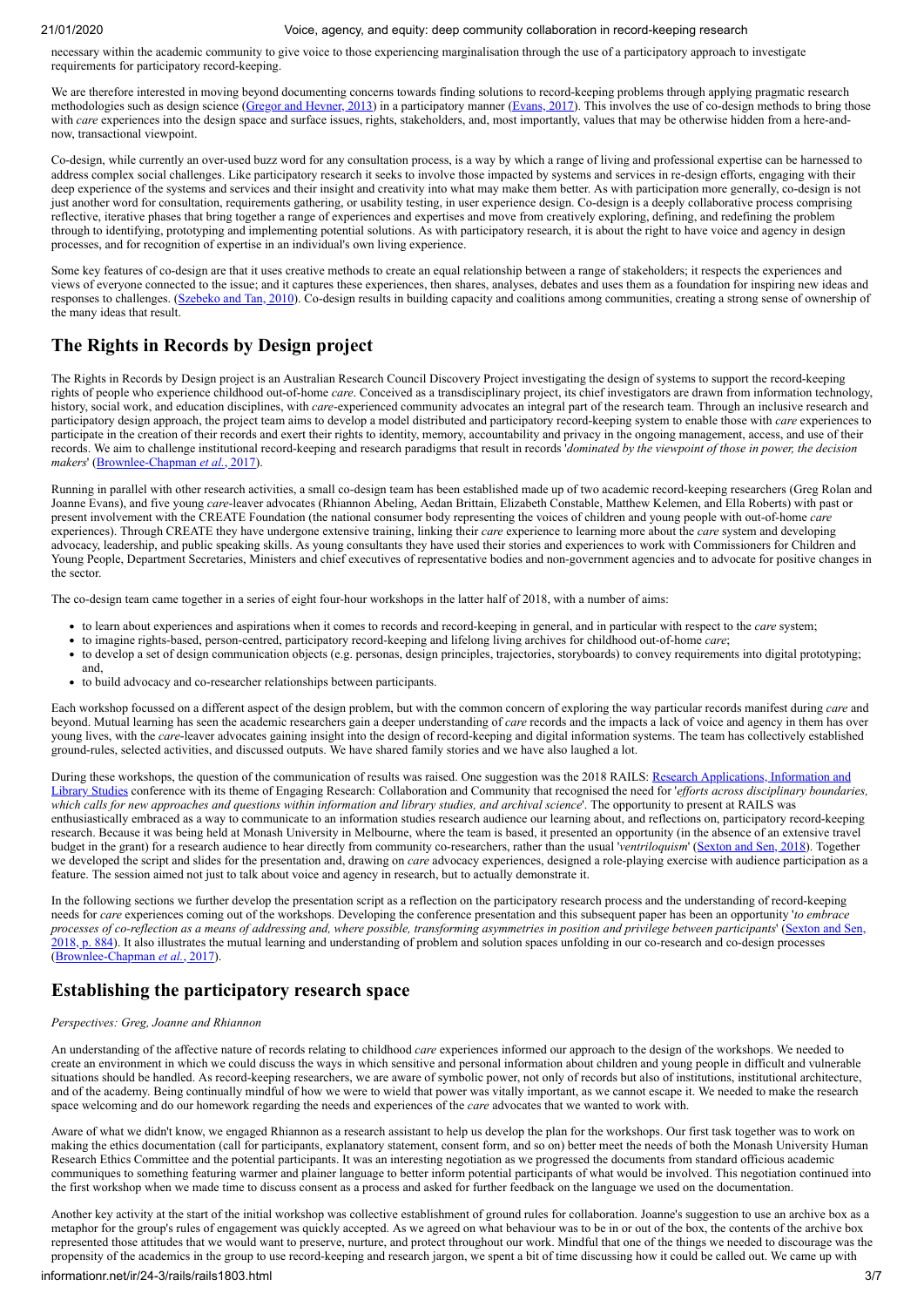the idea of an academic jargon scoreboard where we could be red-carded (to borrow a sports metaphor) and asked to explain what we meant whenever we used a term or phrase that wasn't universally understood. It made the use of inclusive language and learning fun; a challenge for us to not get caught out and a challenge for the others to catch us out.

Making the physical space for the workshops welcoming was also considered important. Knowing that it can be difficult to navigate to meeting rooms on university campuses, Greg ensured that the way to the workshop room was well signposted. The team commented on the helpfulness of those signs in making those coming to meet us for the first time know that they were in the right place. It also proved to be an important precedent as we found ourselves rarely meeting in the same space twice given the limitations on meeting room availability during busy times in the semester. It might seem like a small point but it was part of the development of trust in our co-research and co-design relationship.

To meet as co-researchers rather than researchers and subjects, we also needed to show that the time and expertise of participants was valued with appropriate remuneration. Joanne's Future Fellowship (the Australian Research Council's programme for funding high-impact researchers) grant had a budget for this, but a key issue for the future is how the university and government research funding administrative processes could be improved to explicitly cater for the remuneration of research participants. It was a lesson in how the inflexibility of university bureaucracy can make participatory research difficult because the relationships sought with community participants fall outside of traditional assumptions of research roles. As researchers our role is to advocate for the better support of participatory research [within universities and to make the case to funding bodies as to why appropriate remuneration for participants is an essential part of research budgets \(Bergold and](#page-5-28) Thomas, 2012).

Our workshop plan reflected the space of mutual learning that we wished to create. We wanted to learn about record-keeping needs, but also share our knowledge of record-keeping and information technology systems, so that we could come to joint understandings of the problems and together imagine better solutions. Constructed as a dialog we planned to move from the *what is* of current record-keeping systems in the *care* sector to *what could and should be* if designed from the *care*-experienced person perspective.

### *Perspectives: Matt, Ella, Liz and Aedan*

Greg, Joanne and Rhiannon created a welcoming and comfortable space in which we felt able to share our views on *care* system record-keeping. We have appreciated the open ended nature of the discussions, rather than just being the subject of an interview or a survey. This gives us voice, a chance to get our viewpoint into the design of future systems. We are advocates for better *care* experiences and have passion for this work. It is not just a job: this is what we are living. We probably would get involved in this project even without payment. But it is good that our work is recognised and that our expertise is valued.

We can't stress one point too much: how important it is not to be treated as a research subject and have experience extracted as research data. We are actual people; not just a number on a case file, a name on a court docket, or a data point in a research model. This is what participatory research is about: treating us as equal and valued research partners. It has been great to have input and say in the project and involvement in other parts of the research journey, not just the bit where we are asked questions. In so doing we have learnt a lot about academic research processes and why they are constructed the way they are.

We have spent a bit of time discussing the language of the *care* system as well as records, archives, and information technology, making sure that everyone understands what is being said. Maybe we all now use less jargon. Or maybe we understand it better. Either way, communication is not a problem. Along the way we have learnt about record-keeping, its language, purpose and principles, so we have a clearer picture of its complexities. It has also been interesting to learn more about the configuration of information technology systems, and the role of metadata in understanding how privacy and security could work. We now appreciate how *accessible in one place* does not have to mean a central database. This understanding of the back-end is important when you've mostly dealt with the front-end of government systems like Centrelink (the Australian government social services agency) and MyGov (the Australian government services Web portal). We have also worked through how we would like to use and maintain records, both during *care* and after; curation activities that Greg has nicknamed *tending the garden*.

#### *Perspectives: Greg and Joanne*

Reflecting on some of the down sides, we should have been better at maintaining momentum of the workshops. Too often our busy schedules (not only other research streams within the Rights in Records by Design project, but other academic work as well) have got in the way of workshop scheduling. Perhaps we could have sought ways of meeting more intensively and providing more feedback in-between the workshop sessions. In our next round of workshops we hope we can better pace the co-design process. These scheduling and workload constraints underscore that the reality that, in having control of the resources and setting the agendas, we are the ones calling the shots in terms of activity planning. While the project has a participatory research ethos, pragmatic considerations impact on how that actually plays out. Challenges of participatory research processes include dealing with instances of inclusion and exclusion, along with sustaining relationships through the ebb and flow not just of research cycles, but also of people's lives.

Similarly, because of the complexity of the problem domain, at times we have found ourselves on tangents, discussing other initiatives in the sector, mechanisms for advocacy, or even pathways into higher education. Some of these diversions have yielded areas of exploration and insights that could not have been anticipated while others have been less productive. How to better maintain focus is something we need to consider for the remainder of the research project.

## *Care* **system record-keeping**

#### *Perspectives: all*

Together through our workshops we have come to a better understanding of the record-keeping activities and systems of the *care* system in Victoria, from all the different types of records, notes, reports and so on that are kept by the government department responsible for child protection (including material not documented on departmental workflows or policy guidelines), and the differences between the department and agency (non-government organisations responsible for delivering out-of-home *care* placements and other programmes) records. Advice has been shared, for example, about knowing where to ask for records and which records to ask for, and experiences around costs, and redaction of material discussed.

As the records continuum model [\(McKemmish, 2017](#page-5-29)) and the participatory record-keeping continuum model [\(Rolan, 2017](#page-5-18)) indicate, there is a diversity of perspectives, values, and needs in record-keeping, which we found even within our small group. But we have been able to marshal the pluralities of both professional and living experience to confront these, and move from rights in records and record-keeping as an ideal towards a coherent systemisation of rights. We have mapped the complexity of trajectories through the *care* system and beyond, along with the associated record-keeping requirements. This will feed into the next phase of workshops when we look at the prototyping of a childhood record-keeping system for the *care* experienced.

It has become really clear that, while everyone has a different experience of records and record-keeping, it is the people at the centre of the records who are most important. record-keeping should be providing continuity of evidence and memory throughout the disruption of childhood due to *care* interventions Discussing various experiences of *care* records has exposed some of the manifest unfairness in the system, which can continue to reverberate when a person is no longer in *care*. Put bluntly, the department is not acting '*as a good parent would*' when it comes to record-keeping and so records are not playing the role that they could in a child's '*physical, intellectual, emotional and spiritual development*' ([Children, Youth, and Families Act 2005\)](#page-6-5).

From diving together into legislation and policy impacts on record-keeping practice, we now have a greater appreciation of the complexity of regulations within the *care* sector. We also have an understanding of the difficulty of changing laws and government regulations. This learning has given us a chance to see other perspectives. It has helped us develop empathy for others working in the *care* system. We can see that they may be trapped in a less-than-ideal system, implementing regulations or policies not of their choosing.

This lets us move from thinking of *care* workers, *carers*, administrators, record-holders, and others that embody the system as *the enemy*, to trying to understand how we might jointly advocate for change. For example, we can feel for administrators dealing with limitations of systems that poorly document records, or those that have to review records of *care* and redact details from them to conform to risk-adverse interpretations of privacy legislation. This brought home to us how difficult it is to change the existing predesigned framework, and where this research may fit in breaking free of some of those constraints. What has become clear are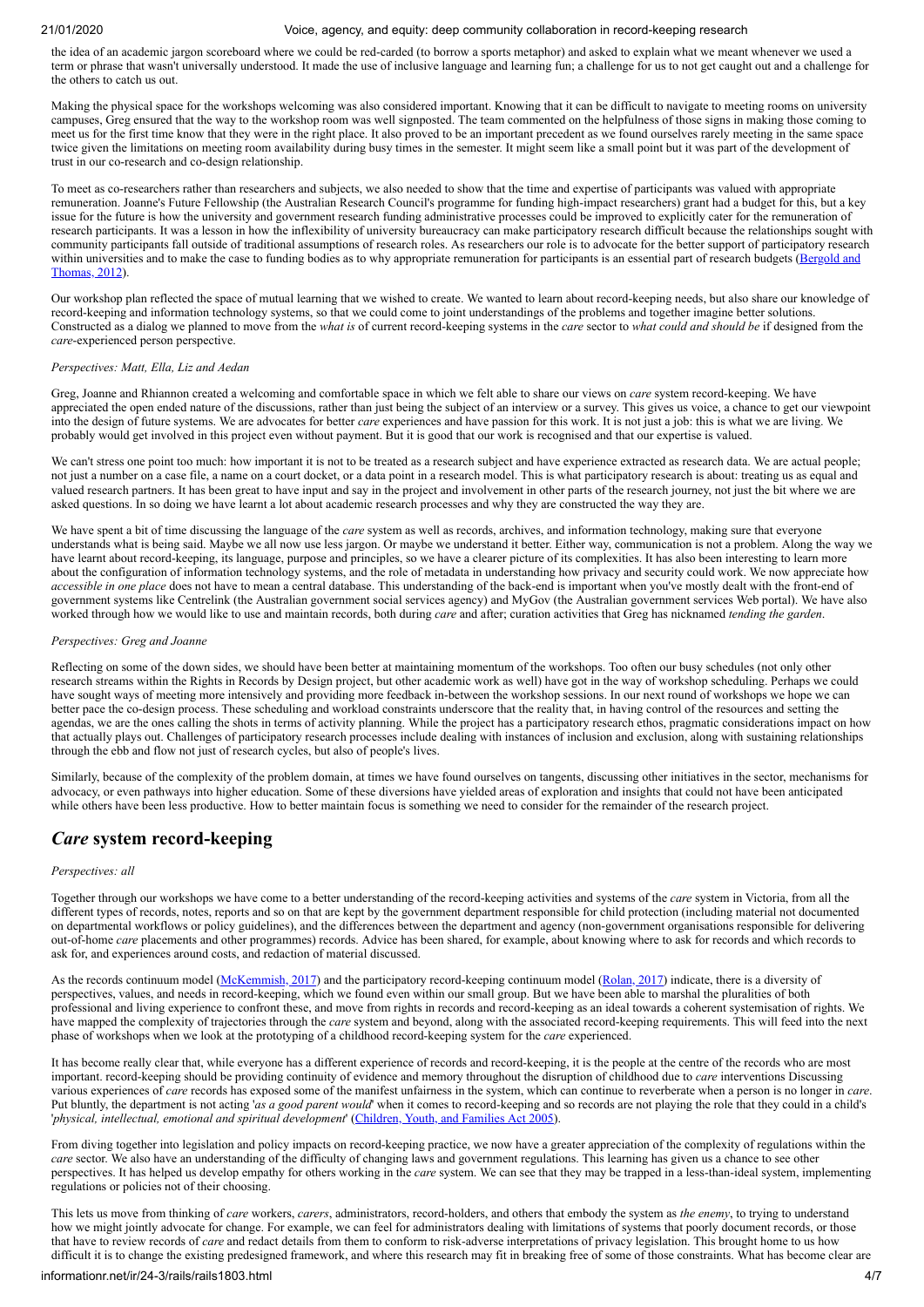the ways in which good record-keeping could drive better, proactive practice and, ultimately, community change. Likewise we now understand the competing rights of different stakeholders, but it is also clear that we need to voice and fight for the record-keeping rights of children and young people in the *care* system.

## **The RAILS conference presentation**

#### *Perspectives: Rhiannon, Matt, Ella, Liz and Aedan*

In developing the RAILS: Research Applications, Information and Library Studies 2018 conference presentation, we felt that it was important to demonstrate the barriers we experience in trying to obtain *care* records. We thought that a short role-play would be best, with each of us taking on roles of various institutional and bureaucratic service providers. A volunteer from the audience was selected to play an unemployed, essentially homeless eighteen-year old who had recently transitioned from years of living in residential *care*. Their task was to obtain records as proof of having been in *care* for accessing youth allowance payments, as well as to answer a number of personal questions about what happened in their childhood.

The volunteer began with the department but was quickly referred to its Freedom of Information Unit (as this is the legislatively-mandated method for accessing *care* records in Victoria, Australia) who first required proof of identity. For most people, this would be straightforward. But without a driver's licence or, even in some cases, a birth certificate, this can be difficult. The volunteer was then directed to Centrelink (the Australian government's social services agency) at which obtaining a certified identity document was shown to be a complex and fraught activity in its own right.

Back at the freedom of information unit, the next hurdle was to create a request with '*as much detail as possible, such as the type of document, the date produced and its agency reference number*' ([Department of Health and Human Services Victoria, 2018](#page-6-6)). Trying to find out what records may exist can lead to circular enquiries with referrals from department to department. Finally, after speaking with friends, other *care*-leavers, and finding the *leaving-care-hotline*, the volunteer was able to work out what to ask for, and after finding out how to provide proof of hardship in order to have the freedom of information application fees waived, was able to receive some records. We used actual case-file records that we enlarged to A3 size to show the audience. The records ranged from having individual names redacted, to being completely blank. We used these to pose questions to the volunteer and to the audience in general about the process and quality of response.

Much of the audience was justifiably surprised at the complexity and difficulty of records access. We stressed that this was a small slice of the access problem as record-holders include not only government child protection departments, but also a range of non-profit and commercial organisations providing *care* services; individual *carers* and other professionals; families and friends; the courts; the police; the health system; government assistance programmes; and educational institutions and professionals. Feedback we received after the presentation was that the role-play really brought home the difficulties and frustrations often experienced in trying to access an individual's records of *care* (and made a pleasant break from the usual PowerPoint talks). We hope it had the audience thinking about the relationship they will have with stakeholders in their next research project.

Our reflection is that in developing the conference presentation, and in the project more generally, we are given voice, a chance to speak and get our viewpoint across about research and about the design of future record-keeping systems in the *care* sector. We are more than research data and not just *care* statistics. Working on the project has also helped us think about our work and lives in a bigger context. We feel validated and encouraged to follow our dreams, passion, and develop our future possibilities.

## **Conclusion**

Our co-design workshops have been a process of education for all of us. We have shared our knowledge about *care*, research, record-keeping, and system design, and have a greater appreciation of the complexities we need to factor into our research and advocacy work. We have been forced to confront the complexities and inhomogeneity of diverse experiences of out-of-home *care* as we attempt to break away from the lowest-common-denominator of current systems thinking in the child protection and welfare sector. The workshops have made it clear that we need to be designing record-keeping systems that support identity, memory, evidentiality, and accountability requirements beyond the immediate transactional context. We must take a through-time, or diachronic perspective, identifying the needs of all participants from a variety of disciplinary perspectives and their manifestation across space and over time. Through this participatory research and codesign process, we have obtained a rich understanding of the problem and solution spaces, with insights that surprised and challenged us. This knowledge positions us to commence the iterative prototyping of components of a lifelong living archive framework (a childhood record-keeping system that serves changing needs over multi-generational timescales) in the next round of workshops

In designing such a system, we are able to identify, not just its immediate transactionality but also its longer term, social and societal impacts. This often tacit and experiential knowledge can only be comprehended through collaboration, rather than consultation, to develop deep and rich understanding of problem and solution spaces. The research is based directly on the understanding of participants' own experience, rather than extracted through arm's-length requirements elicitation. Our research findings, and the design outcomes are all far richer – as foreshadowed in the earlier quote by Reason and Bradbury ([2001](#page-5-19)).

However, beyond the research findings and the recognition, attribution, and application of generated knowledge is the impact on individuals and the community. Whenever we talk about out-of-home *care* we are rarely far from the political. It is difficult to engage in the sector without being reminded of the immediate and day-to-day impact records and record-keeping have on those with *care* experience. There have been several unexpected consequences of facilitating the ability of participants to have a voice in both the knowledge generation and its application.

The first was in relation to *care* system advocacy. Our aim in conducting this research is for transformational change. However, our own advocacy and activism ([Evans, McKemmish, Daniels, and McCarthy, 2015](#page-5-1)) as well as that of our community participants is not core to the design activities of the research. Even so, it was pleasantly surprising to see how the knowledge generated in the project is not only furthering the design but also reinforcing other *care*-practice advocacy activities by the project team members. Since the aim of the research is for change in the sector, this is a double benefit of the participatory approach.

Also unexpected were the reflections about increased empathy for workers, *carers*, and bureaucrats caught up in the *care* system that emerged as we developed the conference presentation. While it may be easy to demonise those who embody the child protection and welfare sector (particularly for those who experienced poor treatment in care), this project has demonstrated that knowledge about complexity and a systems view can bring about changes in interpersonal perspectives. Most importantly, though, we did not expect to hear of the individual empowerment in terms of personal aspirations and validation from being part of the co-research and design team.

Conducting participatory research in this way has had its challenges (in dealing with faculty, ethics boards, and funding sources that are not configured for this approach) but we are convinced of its need and significance. We have greater understanding of the importance of being given voice and being heard. In many ways, this project has served to create an empowering space to explore how constructing and using *your own knowledge* can lead to a wide variety of personal, community, and sector transformation.

## **Acknowledgements**

The Rights in Records by Design Project is funded through an Australian Research Council (ARC) Discovery Grant DP170100198. The chief investigators are Associate Professor Joanne Evans (Monash University), Associate Professor Jacqueline Wilson (Federation University Australia), Professor Sue McKemmish (Monash), Associate Professor Philip Mendes (Monash), Professor Keir Reeves (Federation), and Dr Jane Bone (Monash).

Associate Professor Joanne Evans is the recipient of Australian Research Council Future Fellowship FT140100073 Connecting the Disconnected: Co-Designing Inclusive Archival and Recordkeeping Systems.

The authors would also like to thank Dr Amanda Cossham, for her valuable copy-editing advice that enabled us to satisfy the style requirements of the journal.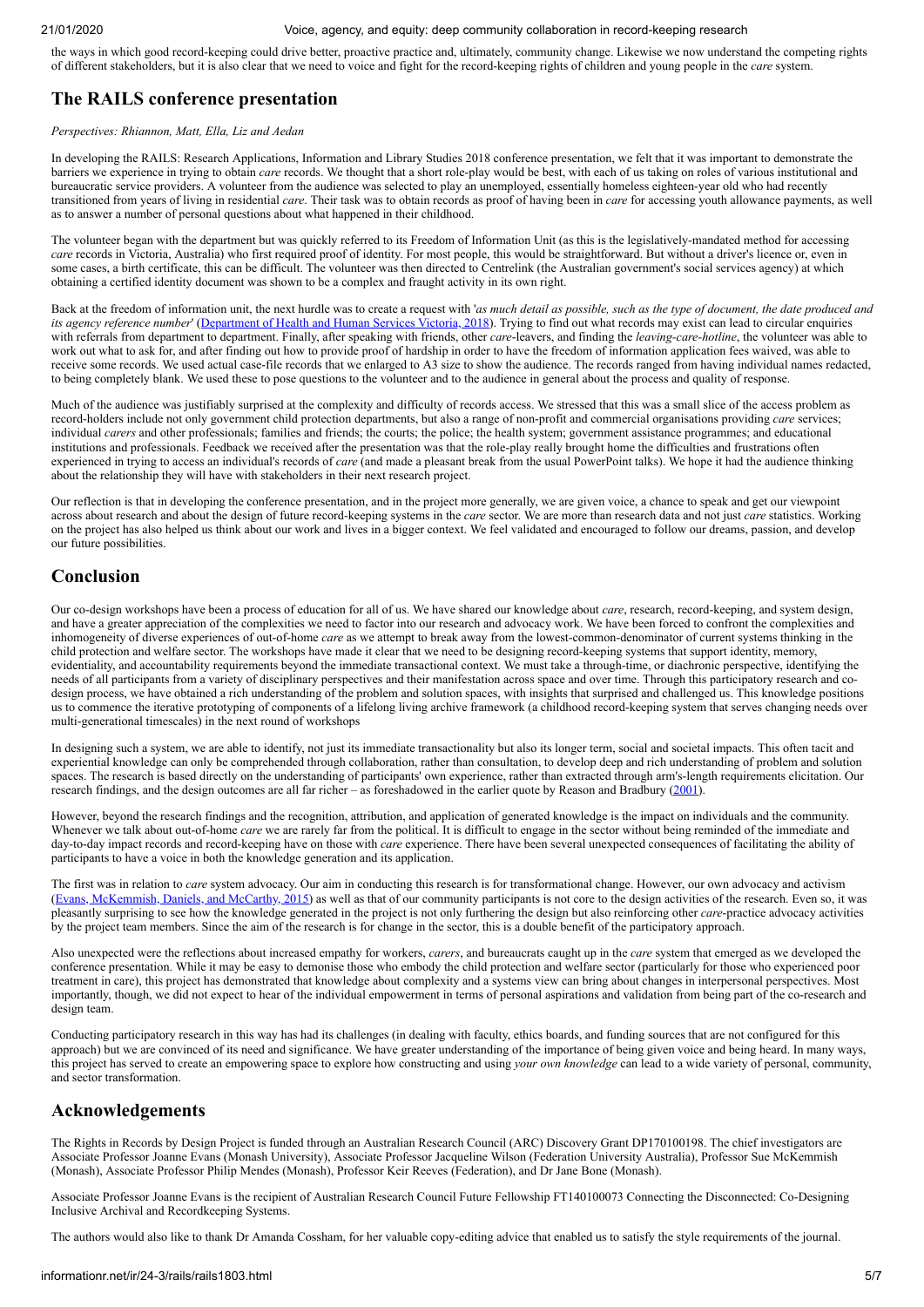## <span id="page-5-0"></span>**About the authors**

**Gregory Rolan** us currently a post-doctoral research fellow the Faculty of Information Technology at Monash University. He returned to study following a thirtyyear career in information technology and obtained his PhD in record-keeping informatics. His research comprises conceptual modelling in record-keeping informatics and participatory record-keeping systems design and implementation. More recently, he has begun investigating the application of data-science techniques to record-keeping informatics. He can be contacted at  $\frac{1}{\text{greg}, \text{rolan}(a) \text{monsn}.$ edu

**Joanne Evans** is a researcher in the Faculty of Information Technology at Monash University in Australia, with a focus on design science and design-based research approaches to record-keeping studies. Combined with digital disruption, social justice and human rights, she is interested in the design of equitable record-keeping and archiving infrastructure for the digital and networked information age. I can be contacted at [joanne.evans@monash.edu](mailto:joanne.evans@monash.edu)

**Rhiannon Abeling** is a research assitant at Monash University where she is able to use her care experience to help improve the system. Previously she worked as a consultant where she also used her care experience to help move the system forward for a better tomorrow.

**Aedan Brittain** is a consultant, writer and advocate dedicated to improving the out of home care system so that in the future, no child has to heal from being placed into it.

**Elizabeth Constable** is a stay at home mum who is passionate about making positive changes to the community service sector.

**Matthew Kelemen** draws from his out-of-home-care lived experience and exposure to advocate to achieve a higher quality of life for all youth, careers, and workers in the Child welfare sector.

**Ella Roberts** became part of the rights to records group because she had experienced the instability in the care sector, and wants to push for reform and consistent support for young people experiencing disadvantage.

## **References**

- <span id="page-5-22"></span>Arnstein, S. R. (1969). A ladder of citizen participation. *Journal of the American Institute of Planners, 35*(4), 216–224.
- <span id="page-5-4"></span>Australia. *Parliament*. *Senate Community Affairs References Committee.* (2004). *Forgotten Australians: a report on Australians who experienced institutional or out-of-home care as children* [Canberra: Parliament of Australia. Retrieved from https://bit.ly/31JDIHb \(Archived by the Internet Archive at](https://bit.ly/2P5oJpE) https://bit.ly/2P5oJpE)
- <span id="page-5-5"></span>Australia. *Parliament*. *Senate Community Affairs References Committee*. (2009). *Lost innocents and forgotten Australians revisited: report on the progress [with the implementation of the recommendations of the lost innocents and forgotten Australians reports](https://bit.ly/2KzpNxJ)*. Retrieved from https://bit.ly/2ZXQoJX (Archived by the Internet Archive at https://bit.ly/2KzpNxJ)
- <span id="page-5-7"></span>Australia. *Royal Commission into Institutional Responses to Child Sexual Abuse.* (2017). *[Final report](https://bit.ly/2YPXeoa)*. Retrieved from https://www.childabuseroyalcommission.gov.au/final-report (Archived by the Internet Archive at https://bit.ly/2YPXeoa)
- <span id="page-5-14"></span>Australian Institute of Health and Welfare (2019). *[Child protection Australia 2017–18: children in out-of-home care](https://www.aihw.gov.au/reports/child-protection/child-protection-australia-2017-18/contents/children-receiving-child-protection-services/children-in-out-of-home-care)*. Retrieved from https://www.aihw.gov.au/reports/child-protection/child-protection-australia-2017-18/contents/children-receiving-child-protection-services/children-in-out-of-
- <span id="page-5-28"></span>home-care Bergold, J. & Thomas, S. (2012). [Participatory research methods: a methodological approach in motion.](https://bit.ly/2yVUCWJ) *Historical Social Research/Historische Sozialforschung, 13*(1), 191–222. Retrieved from http://www.qualitative-research.net/index.php/fqs/article/view/1801/3335 (Archived by the Internet Archive at https://bit.ly/2yVUCWJ)
- <span id="page-5-13"></span>Bessant, J., & Watts, R. (2017). Children and the law: an historical overview. In L. Young, M.A. Kenny, & G. Monahan (Eds.), *Children and the law in Australia* (2nd ed.). Chatswood, NSW, Australia: LexisNexis Butterworths.
- <span id="page-5-21"></span>[Braun, K. L., Browne, C. V., Ka'opua, L. S., Kim, B. J., & Mokuau, N. \(2014\). Research on Indigenous elders: from positivistic to decolonizing](https://bit.ly/301UCjV) methodologies. *The Gerontologist, 54*(1), 117–126. Retrieved from https://bit.ly/301UCjV
- <span id="page-5-27"></span>Brownlee-Chapman, C., Chapman, R., Eardley, C., Forster, S., Green, V., Graham, H., … & Townson, L. (2017). Between speaking out in public and being person-centred: collaboratively designing an inclusive archive of learning disability history. *International Journal of Heritage Studies, 24*(8), 1–15.
- <span id="page-5-23"></span>Chambers, R. (2006). Participatory mapping and geographic information systems: whose map? Who is empowered and who disempowered? Who gains and who loses? *The Electronic Journal of Information Systems in Developing Countries, 25*(2), 1–11.
- <span id="page-5-12"></span>Commission for Children and Young People. (2015). *"As a good parent would –": inquiry into the adequacy of the provision of residential care services to [Victorian children and young people who have been subject to sexual abuse or sexual exploitation whilst residing in residential care](https://bit.ly/2YKY5Xr)*. Melbourne, Australia: Victoria, Commission for Children and Young People. Retrieved from https://ccyp.vic.gov.au/assets/Publications-inquiries/as-a-good-parent-would.pdf (Archived by the Internet Archive at https://bit.ly/2YKY5Xr).
- <span id="page-5-1"></span>Evans, J., McKemmish, S., Daniels, E., & McCarthy, G. (2015). Self-determination and archival autonomy: advocating activism. *Archival Science, 15*(4), 337–368.
- <span id="page-5-26"></span>Evans, J. (2017). Capacities and complexities: a reflection on design methodologies for archival and recordkeeping research. In A. Gilliland, S. McKemmish, & A. Lau (Eds.), *[Research in the archival multiverse](https://bit.ly/2ZdjZlH)* (pp. 659–685). Clayton, Victoria, Australia: Monash University Publishing. Retrieved from http://www.oapen.org/viewer/web/viewer.html?file=http://www.oapen.org/document/628143 (Archived by the Internet Archive at https://bit.ly/2ZdjZlH).
- <span id="page-5-16"></span>Evans, J., McKemmish, S., & Rolan, G. (2017). [Critical approaches to archiving and recordkeeping in the continuum](https://bit.ly/2Ty4nnf). *Journal of Critical Library and Information Studies, 1*(2). Retrieved from http://libraryjuicepress.com/journals/index.php/jclis/article/view/35/29 (Archived by the Internet Archive at https://bit.ly/2Ty4nnf).
- <span id="page-5-20"></span>Evans, T. (2018). [Helicopter science.](http://www.lateralmag.com/articles/issue-27-helicopter-science) *Lateral Magazine*, (No. 27). Retrieved from http://www.lateralmag.com/articles/issue-27-helicopter-science
- <span id="page-5-17"></span>Gilliland, A. & McKemmish, S. (2014). The role of participatory archives in furthering human rights, reconciliation and recovery. *Atlanti: Review for Modern Archival Theory and Practice<, 24*, 79–88.
- <span id="page-5-8"></span>Golding, F. (2015, August 10). *[Nothing about us without us](http://frankgolding.com/nothing-about-us-without-us/)*. [Web log post]. Retrieved from http://frankgolding.com/nothing-about-us-without-us/
- <span id="page-5-25"></span>Gregor, S. & Hevner, A. R. (2013). Positioning and presenting design science research for maximum impact. *MIS Quarterly, 37*(2), 337–356.
- <span id="page-5-6"></span>Australia. *Human Rights and Equal Opportunity Commission.* (1997). *Bringing them home: report of the National Inquiry into the Separation of Aboriginal and Torres Strait Islander Children from Their Families*[. Sydney, Australia: Human Rights and Equal Opportunity Commission. Retrieved from](https://bit.ly/2MiBL0O) https://www.humanrights.gov.au/sites/default/files/content/pdf/social\_justice/bringing\_them\_home\_report.pdf (Archived by the Internet Archive at https://bit.ly/2MiBL0O).
- <span id="page-5-24"></span>MacNeil, H., Duff, W., Dotiwalla, A. & Zuchniak, K. (2018). "If there are no records, there is no narrative": the social justice impact of records of Scottish care-leavers. *Archival Science, 18*(1), 1–28.
- <span id="page-5-2"></span>McKemmish, S. (1996). Evidence of me. *Archives and Manuscripts, 24*(1), 28–45.
- <span id="page-5-29"></span>McKemmish, S. (2017). Recordkeeping in the continuum: an Australian tradition. In A. Gilliland, S. McKemmish & A. Lau (Eds.), *Research in the archival multiverse* [\(pp. 122–160\). Clayton, Victoria, Australia: Monash University Publishing. Retrieved from http://www.oapen.org/viewer/web/viewer.html?](https://bit.ly/2ZdjZlH) file=http://www.oapen.org/document/628143 (Archived by the Internet Archive at https://bit.ly/2ZdjZlH).
- <span id="page-5-10"></span>McKemmish, S., Burstein, F., Manaszewicz, R., Fisher, J. & Evans, J. (2012). Inclusive research design: unravelling the double hermeneutic spiral. *Information, Communication & Society, 15*(7), 1106–1135.
- <span id="page-5-11"></span>Monk, J. (2010). Foreword. In Sara Louise Kindon, Rachel Pain & M. Kesby (Eds.), *Participatory action research approaches and methods: connecting people, participation and place*. London: Routledge.
- <span id="page-5-15"></span>O'Neill, C., Selakovic, V., & Tropea, R. (2012). Access to records for people who were in out-of-home care: Moving beyond 'third dimension'archival practice. *Archives and Manuscripts, 40*(1), 29–41.
- <span id="page-5-19"></span>Reason, P., & Bradbury, H. (2001). Introduction. In *Handbook of action research: participative inquiry and practice* (pp. 1-10). Thousand Oaks, CA: Sage Publications.
- <span id="page-5-18"></span>Rolan, G. (2017). Agency in the archive: a model for participatory recordkeeping. *Archival Science, 17*(3), 195–225.
- <span id="page-5-9"></span>Rolan, G., Evans, J., Bone, J., Lewis, A., Golding, F., Wilson, J. Z., McKemmish, S., Mendes, P., & Reeves, K. (2018). Weapons of affect: the imperative for transdisciplinary information systems design. *Proceedings of the ASIS&T Annual Meeting, 55*, 420–429.
- <span id="page-5-3"></span>Ross, F., McKemmish, S. & Faulkhead, S. (2006). Indigenous knowledge and the archives: designing trusted archival systems for Koorie communities. *Archives and Manuscripts, 34*(2), 112–151.